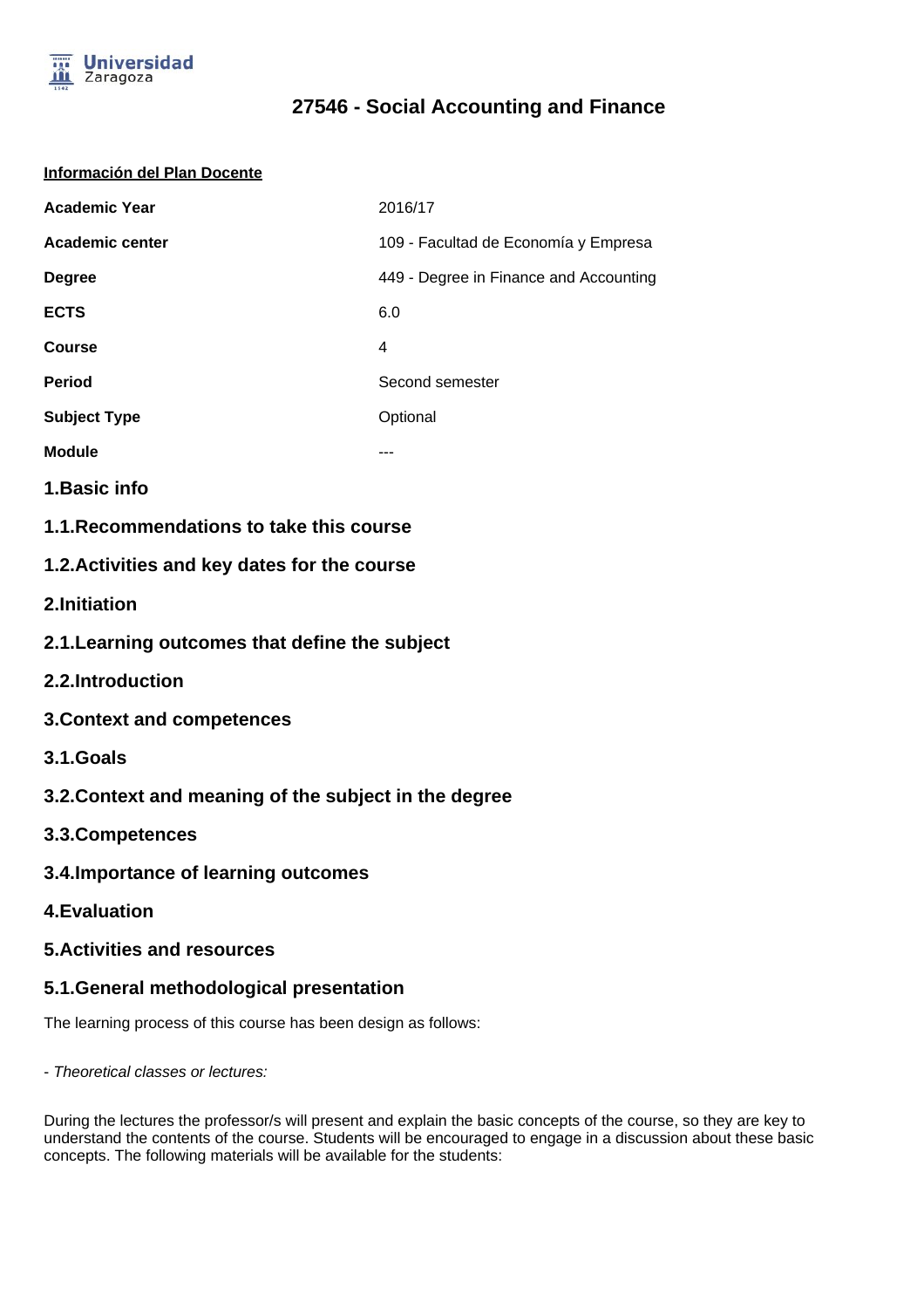

# **27546 - Social Accounting and Finance**

Lecture notes prepared for each chapter that should be read in advance.

In some cases, references recommended and real-life case studies of the topics under study.

- Practical sessions (blackboard and computer lab)

In addition to participative lectures, most weeks the students will have a problem solving class or case studies. Small group exercises and individual task will be carried out.

Other practical sessions are seminars of experts.

The learning process requires individual study and effort to achieve the course objectives.

### **5.2.Learning activities**

To attain the learning outcomes the activities scheduled are:

| <b>Activities</b>                                                | <b>ECTS</b> | <b>COMPETENCES</b> |
|------------------------------------------------------------------|-------------|--------------------|
| Theoretical classes or<br>lectures                               | 1.2         | All                |
| <b>Practical session</b>                                         |             |                    |
| Problem solving task                                             |             |                    |
| Cases studies                                                    | 1.2         | All                |
| Oral presentations                                               |             |                    |
| Individual and group<br>tutorials: face-to-face<br>and/or online |             |                    |
| Small groups study                                               | 3.6         | All                |
| Individual study                                                 |             |                    |
| <b>Seminars</b>                                                  |             |                    |
| <b>TOTAL ECTS</b>                                                | 6           |                    |